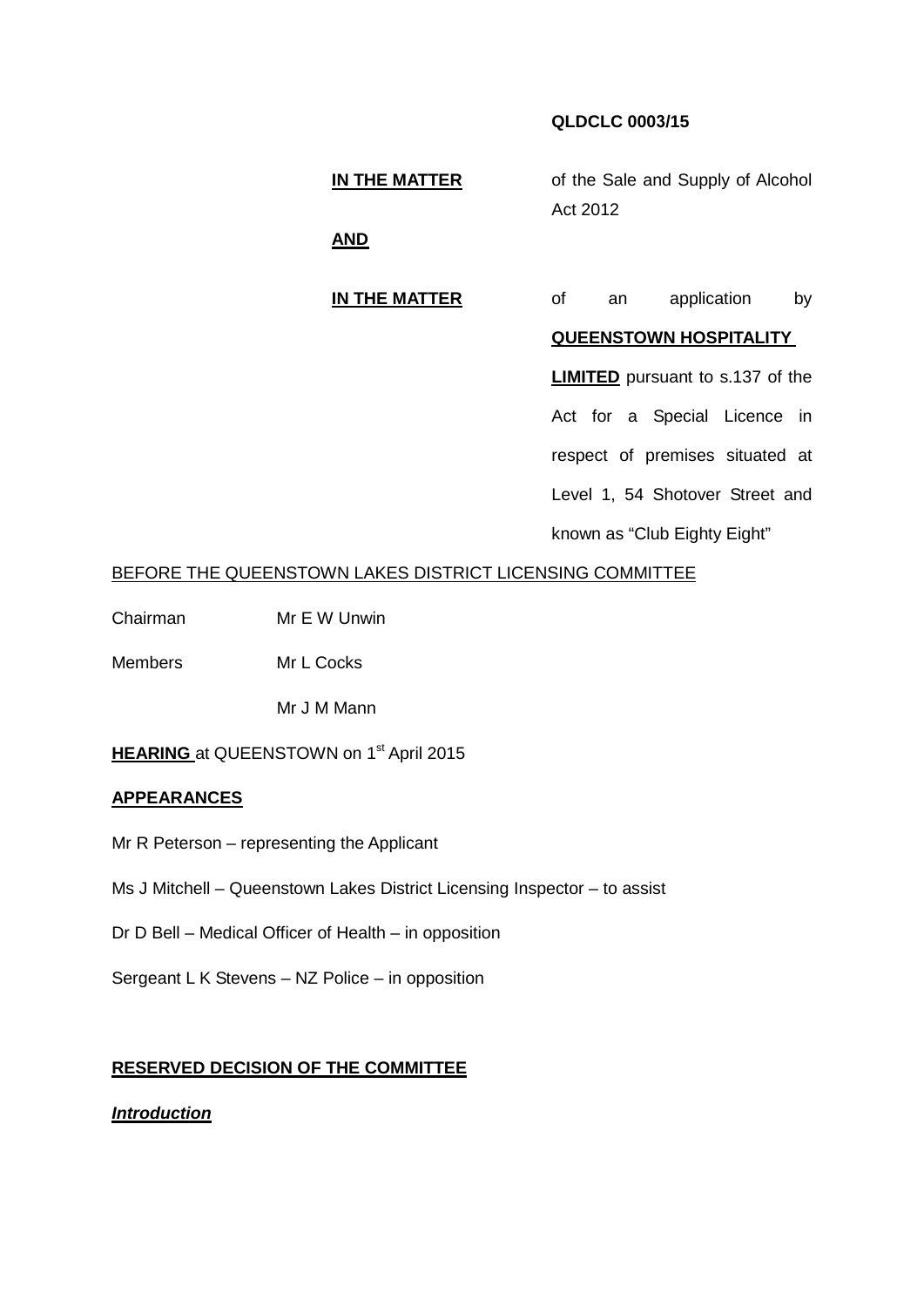- 1) This is an application by Queenstown Hospitality Limited (hereafter called the applicant or company) for a special licence to trade for four hours on one of the three and a half sacrosanct days in a year, namely Easter Sunday 5 April 2015. The company trades as a tavern with permitted hours of 8.00am to 4.00am the following day. The business, trades as "Club 88" and is marketed as a Gentleman's Club. It opened in 2012 and provides adult entertainment. The premise is approved for one hundred patrons and contains a large dance/performance area which features a floor to ceiling pole. The business employs up to twelve female performers on promotional nights.
- 2) The applicant wishes to hold an event, in conjunction with the New Zealand Breast Cancer Foundation, called 'Leather and Lace' to celebrate "Club 88"'s third birthday. Following the clearing of patrons from the premises at 11.45pm on Saturday  $4<sup>th</sup>$  April, guests holding one of the proposed two hundred and fifty tickets purchased prior to 8.00pm, and dressed in either leather or lace, would be allowed to enter the premises from 12.00 midnight on Easter Sunday  $5<sup>th</sup>$  April 2015.
- 3) The proposed activities included fire breathing and poi demonstrations, pole dancing demonstrations and a "Slave Auction" allowing those present to bid for the opportunity to have dinner with the female employees. The company advised that the door charge of \$20.00 per person would be donated to the New Zealand Breast Cancer Foundation, that attendees would only be permitted if wearing leather or lace and that there would be several collection points for the further raising of funds for the Foundation.
- 4) The application was opposed by both the Police and the Medical Officer of Health. The Police were concerned about the nature of the event as well as the days and hours that had been proposed. They argued the proposed event was 'business as usual' and suggested the event was 'contrived' in that there was no link between the date and the applicant's third birthday. The Medical Officer of Health argued the application breached the Object of the Act in that the proposal to trade for four hours on Easter Sunday would not 'minimise the harm' caused by the excessive or inappropriate consumption of alcohol. He also submitted that what was being proposed was business as usual, and the application was a contrived attempt to evade the requirements of s.47 of the Act.

## *The Application*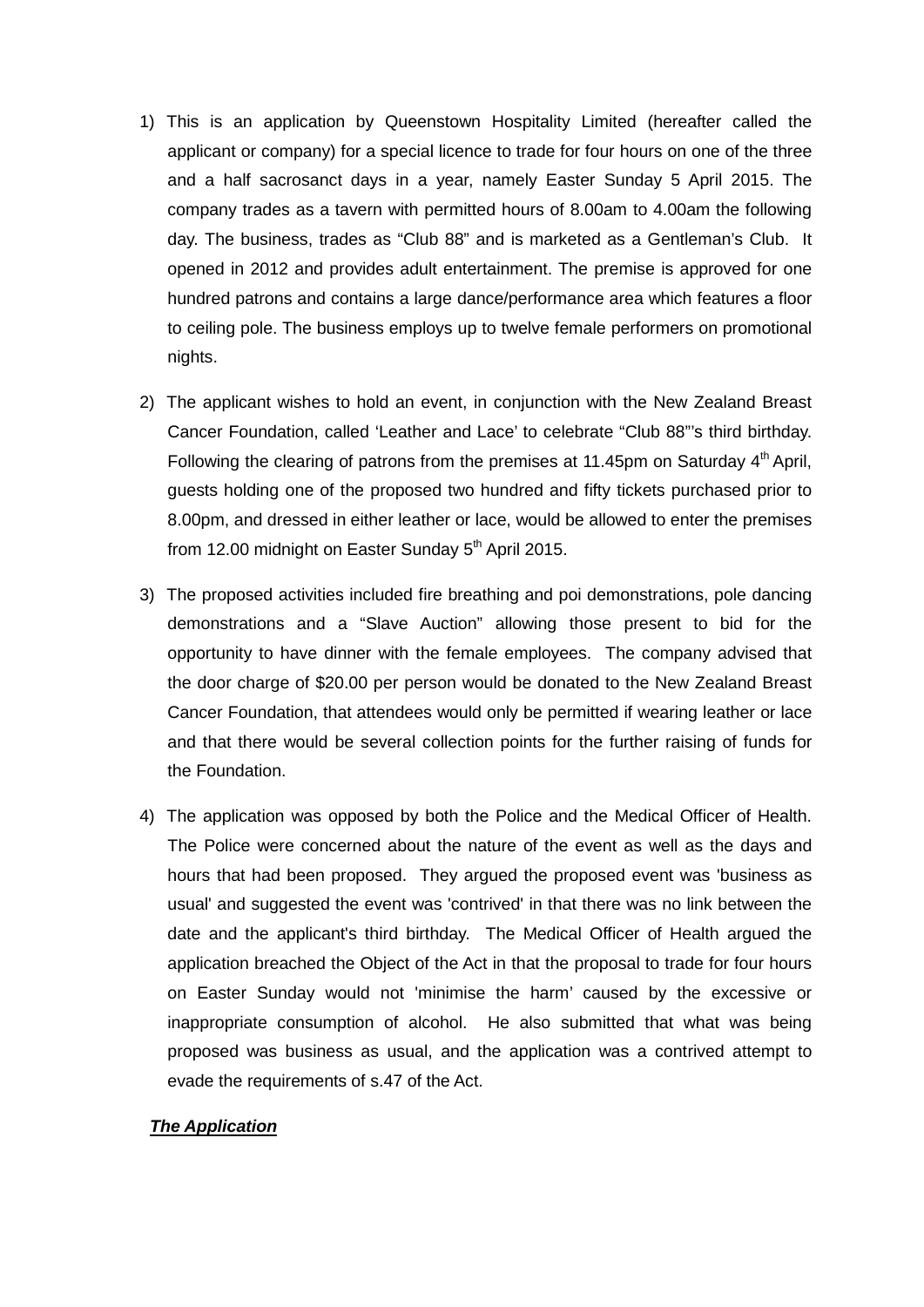- 5) Mr Richard Peterson is the General Manager of Operations for the applicant company. He advised that the company operates two other hospitality businesses in the Queenstown Lakes District. The company has two directors, Mr John Jones, and Mr Adam Nagy both of whom were overseas researching future hospitality ideas at the time of the hearing. Mr Peterson has been with the company since 2012 and is the nominated Duty Manager for the application.
- 6) In his evidence, Mr Peterson described himself as having over twenty years experience in the entertainment and hospitality industry. He confirmed "Club 88" is a strip and entertainment club. He stated that prior to the 2012 Sale and Supply of Alcohol Act; the business had traded on an entertainment style licence with no need for special licences over the three and a half sacrosanct days. He argued there would be no increased access to alcohol as they had previously traded through Easter without any issues arising. He also argued that in the past, the company had never had issues or problems with intoxication.
- 7) The company requested that its charity work be taken into account. In its application it had presented a letter from the New Zealand Breast Cancer Foundation dated 14 May 2013 in which the company had been thanked for choosing the Foundation as a beneficiary of an event to be held. A reference number was nominated and in one of the flyers it showed the company as a "Proud Community Supporter of the Foundation'. However, in cross-examination by Doctor Derek Bell (Medical Officer of Health) Mr Peterson was forced to concede that the company had not made any application to the Foundation to run the fundraiser over Easter and there had been no contact between the parties since July 2013.
- 8) The actual letter from the CEO of the New Zealand Breast Cancer Foundation was dated 30 March 2015 and read as follows:

*"Thank you for the advice concerning Club 88 in Queenstown, who have applied for a liquor licence for an event on the 4th April, Easter Sunday, for an event allegedly in conjunction with NZBCF.*

*We have no knowledge of this event, and have no registration of the fundraiser. We would require the organisation to register a fundraising event with us, and so far, we have not received such an application. They are in breach of using our logo and name without prior approval and as such, we will follow up with that organisation in due course.*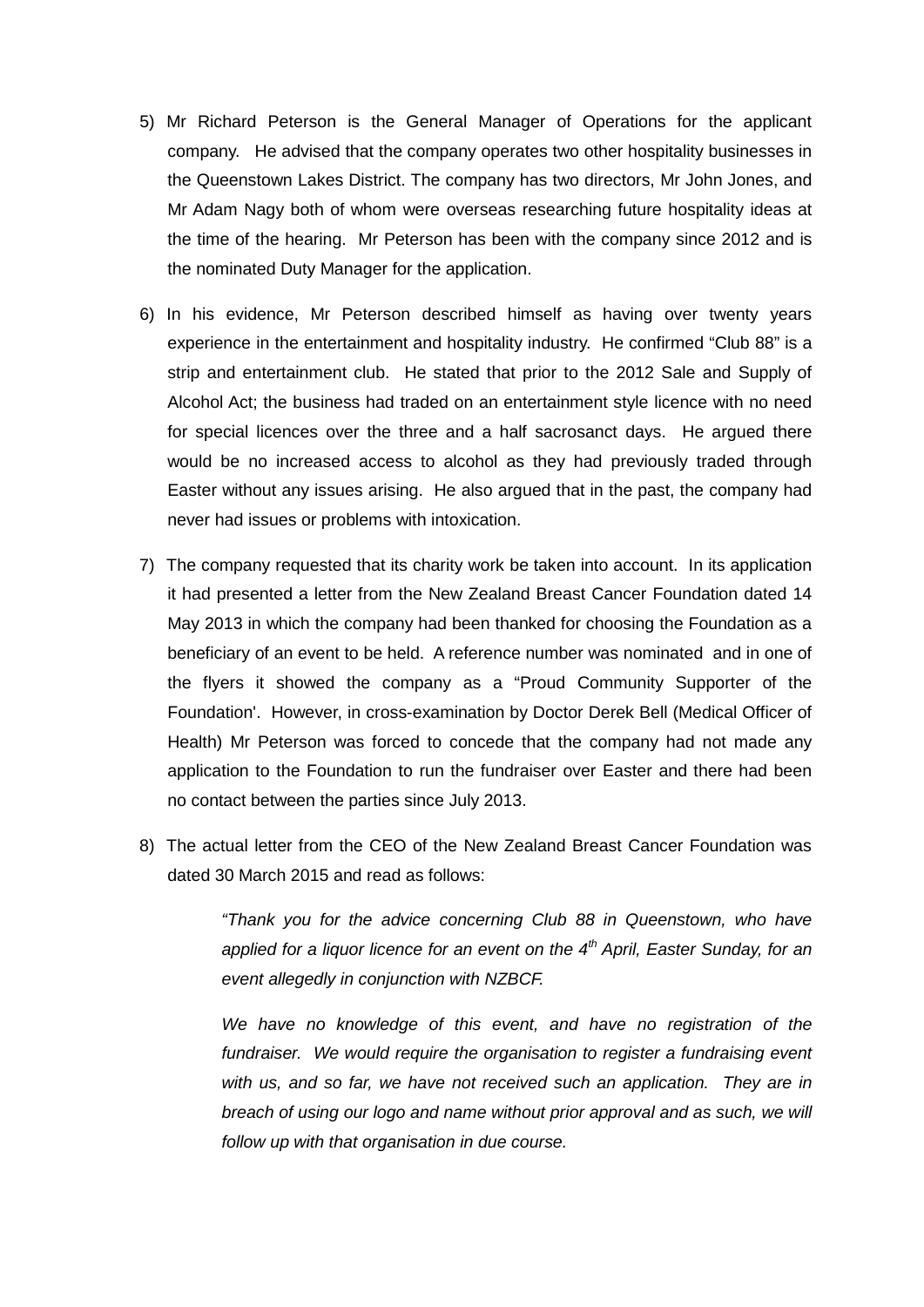*The first and last time we had communication with that organisation was in 2013 when they ran a community fundraiser event in July of 2013, where the proceeds came to NZBCF.*

*We are very grateful that you have alerted us to the situation and I can reassure you that the NZBCF would not be in favour of such an event especially on Easter Sunday. We are also very disturbed that they have used our organisation's logo to support their application for a liquor licence."*

*9)* In summary*,* Mr Petersen found himself in an invidious position required to support an application that had little merit and contained an element of deception. It was clear the directors had discovered the commercial advantage their company had received under the former Sale of Liquor Act no longer existed under the new Act. They had therefore put together an event which they had called a third birthday party. It had been given an unauthorised aura of respectability by linking it to the New Zealand Breast Cancer Foundation. Neither they nor Mr Petersen seemed to be aware of the guidelines we had issued in May last year.

## *The Inspector*

- 10) The Inspector is required by s.141 of the Act to inquire into and file a report on the application. Ms J Mitchell provided a helpful précis of the application and noted the matters in opposition raised by the other reporting agencies which brought into question whether the applicant had met the criteria set out in s.142 of the Act.
- 11) In particular Ms Mitchell analysed one of our previous decisions in which we had indicated a number of matters that helped to determine whether an application was genuine or contrived. These were the price of entry; whether there was some generic factor with the customers or guests; whether the intrusion into Good Friday and/or Easter Sunday was significant or restrained; whether a reasonable person attending the event would immediately notice a difference between the ambience of the occasion or any other trading day; and the extent of the planning that had taken place, and the thought that had been given to the way the event was to be run. On all matters the company failed to establish its application was genuine.

## *The Medical Officer of Health*

12) The Medical Officer of Health, Dr Derek Bell drew the committee's attention to s.142 of the Act and in particular the nature of the particular event for which the licence is sought. Dr Bell pointed out that "Club 88" had opened on the  $4<sup>th</sup> - 7<sup>th</sup>$  February 2012,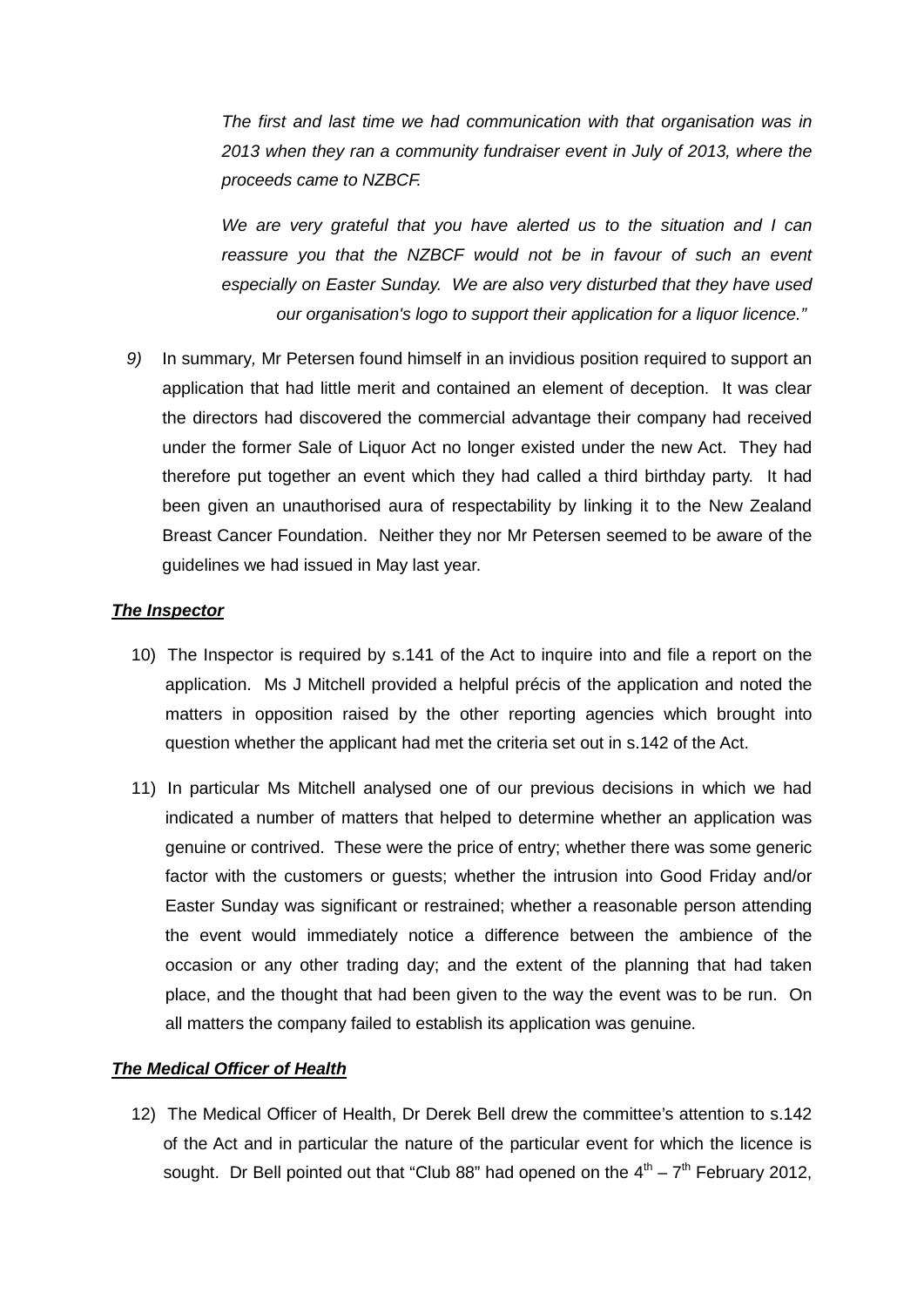and the applicant had chosen a date on a sacrosanct day two months after the anniversary to hold the birthday event. Dr Bell reiterated that the letter from the Foundation (included with the application) was out of date and irrelevant and the one dated 30<sup>th</sup> March 2015 from the CEO clearly showed that reference to the foundation was unauthorised and the application was therefore misleading.

# *NZ Police*

13) In her closing submission, Sergeant L Stevens said the Police "believe that this event is contrived so as to allow the premises to trade as normal when trade would otherwise be restricted'. Further, Sergeant Stevens noted that the application and posters referred to a birthday celebration which was unsupported by any material or reference within the promotion. In other words, the application was for 'business as usual' designed to circumvent the Easter Trading Hours. She argued this on the basis of the criteria listed below and set out in the decision of *Grey Door Limited QLDLC0011/14* in which this committee stated:

> *[20]...Whether an event is contrived can often be determined by a number of factors. The following list is not necessarily exhaustive;*

> *(a)The price of entry the lower the price the more members of the general public the applicant appears to be encouraging to attend*

> *(b) Whether there is some generic factor with the customers (such as guests at a wedding or people with a special interest in the event)*

> *(c)Whether it is anticipated that members of the public will attend the event. A Licensing committee may impose a condition excluding members of the public from the premises.*

> *(d)Whether the intrusion into Good Friday and/or Easter Sunday is significant or restrained. In other words whether the applicant seeks to trade for as many hours as possible*

> *(e) Whether a reasonable person attending the event would immediately notice a difference between the ambience of the occasion and any other trading day*

> *(f) And finally, the extent of the planning that has taken place, and the thought that has been given to the way the event is to be run. The less organised the applicant, the more likely that the event has been thought about after the decision has been made to apply for a special licence.*

#### *The Committee's Decision and Reasons*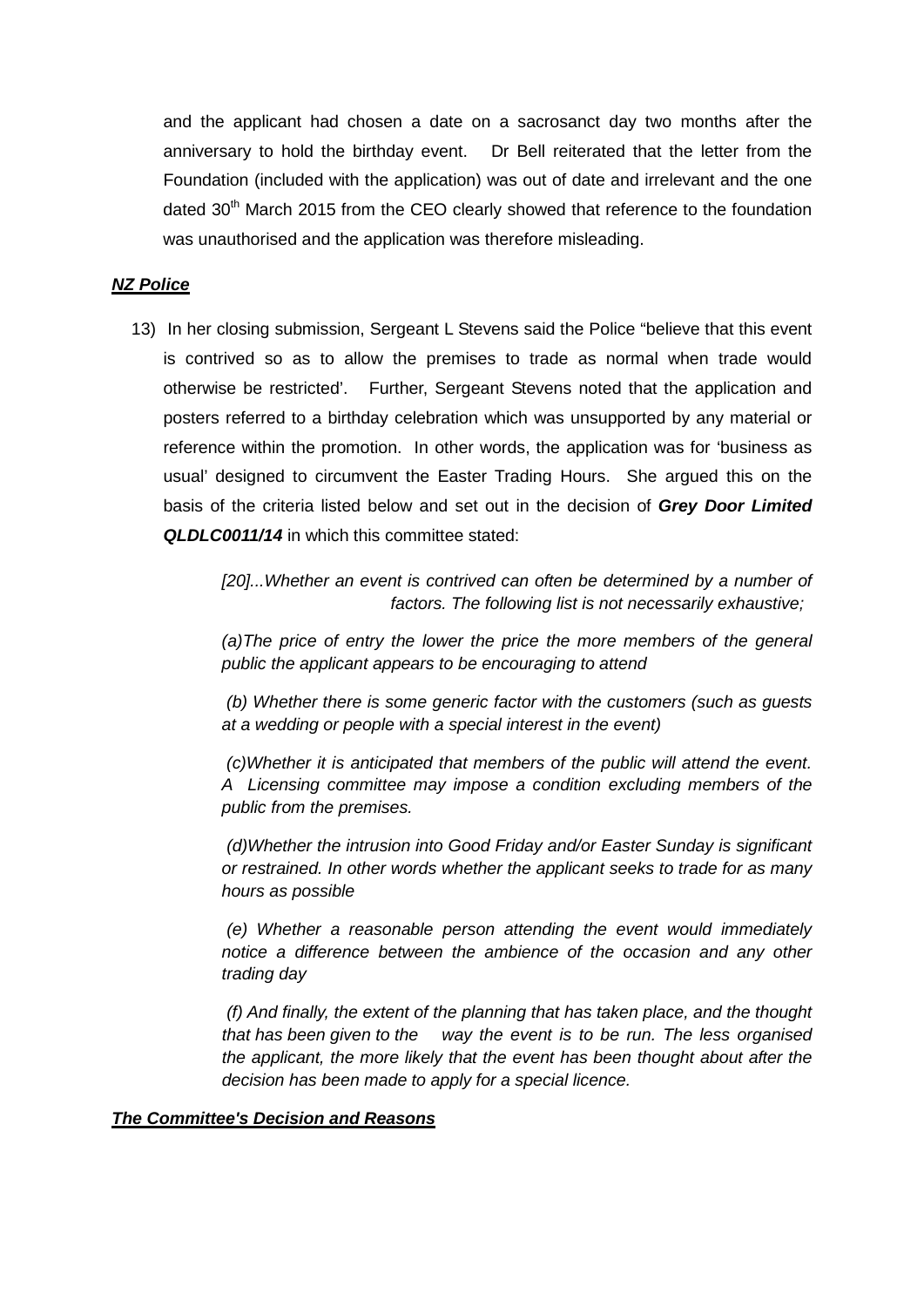- 14) At the hearing we advised that the application was declined. We now give our reasons.
- 15) As stated above, when it passed the Sale and Supply of Alcohol Act 2012, Parliament determined there would only be one type of on-licence and all on licences would have the same generic conditions. Furthermore s. 47 which deals with the 3.5 sacrosanct days refers to all on-licences and not just taverns. As a consequence, entertainment centres and picture theatres and others where the sale of alcohol played a minor role in the business were also excluded from selling alcohol on the sacrosanct days. There are other anomalies arising from Parliament's decision not to legislate for different styles of on-licences. The issue is whether Parliament determined that these businesses could only operate with a special licence on Good Friday, Easter Sunday, Christmas Day and before 1.00pm on Anzac Day. Nobody seems to know. However until such time as the situation has been clarified the law is clear. A special licence is required.
- 16) Prior to Easter last year we issued a number of decisions on Easter trading and set out our expectations of what would be required to ensure the principles in the new Act were observed. The general rules are detailed in the following paragraph.
- 17) First there must be a genuine event and not something that has been contrived. Secondly the application must not be a means for an on-licence to obtain extended trading hours. Thirdly it is likely that any wholesale relaxation of standards will bring the Act into disrepute and could in the long term, reflect adversely on the Object of the Act. Fourthly while it is possible for there to be local rules for local conditions, it is not possible for a committee to exceed its jurisdiction and bend the law. To these rules must be added the examples set out in para [13] above.
- 18) S. 142 sets out the criteria to which the committee must have regard. These include the nature of the event, the suitability of the applicant and the days on which and the hours during which the applicant proposes to sell alcohol. The applicant/company must establish its entitlement to a licence to our satisfaction. This application was refused because the applicant all but acknowledged that the event was contrived because the applicant had previously been able to trade on Easter Sunday without problems. We were more than satisfied that this 'event' was business as usual. The door charges were the same. The activities to take place were virtually the same. This was an attempt to trade at a time that was prevented by law.